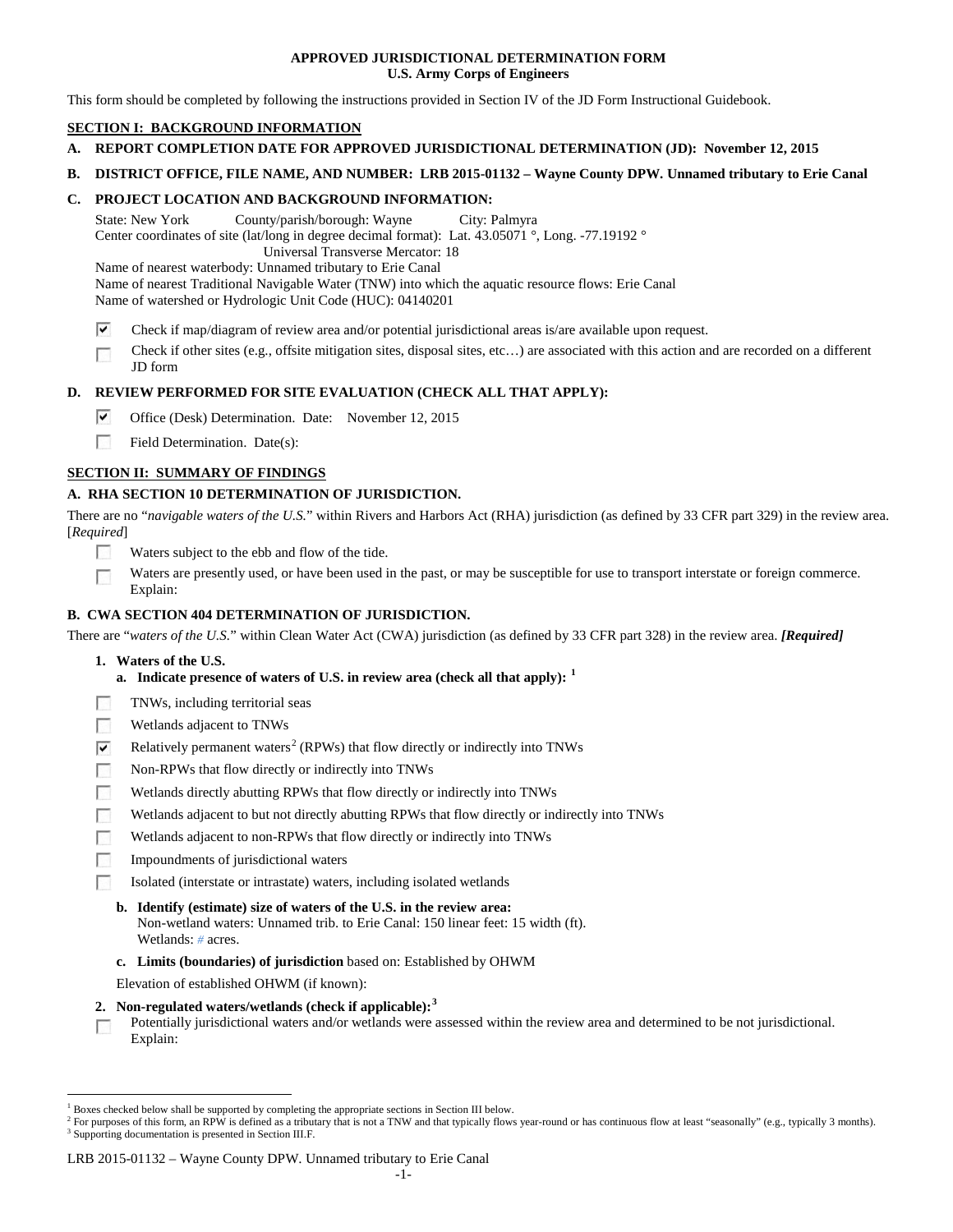### **SECTION III: CWA ANALYSIS**

### **A. TNWs AND WETLANDS ADJACENT TO TNWs**

**The agencies will assert jurisdiction over TNWs and wetlands adjacent to TNWs. If the aquatic resource is a TNW, complete Section III.A.1 and Section III.D.1. only; if the aquatic resource is a wetland adjacent to a TNW, complete Sections III.A.1 and 2 and Section III.D.1.; otherwise, see Section III.B below**.

## **1. TNW**

Identify TNW: Summarize rationale supporting determination:

**2. Wetland adjacent to TNW**

Summarize rationale supporting conclusion that wetland is "adjacent":

### **B. CHARACTERISTICS OF TRIBUTARY (THAT IS NOT A TNW) AND ITS ADJACENT WETLANDS (IF ANY):**

**This section summarizes information regarding characteristics of the tributary and its adjacent wetlands, if any, and it helps determine whether or not the standards for jurisdiction established under Rapanos have been met.** 

**The agencies will assert jurisdiction over non-navigable tributaries of TNWs where the tributaries are "relatively permanent waters" (RPWs), i.e. tributaries that typically flow year-round or have continuous flow at least seasonally (e.g., typically 3 months). A wetland that directly abuts an RPW is also jurisdictional. If the aquatic resource is not a TNW, but has year-round (perennial) flow, skip to Section III.D.2. If the aquatic resource is a wetland directly abutting a tributary with perennial flow, skip to Section III.D.4.**

**A wetland that is adjacent to but that does not directly abut an RPW requires a significant nexus evaluation. Corps districts and EPA regions will include in the record any available information that documents the existence of a significant nexus between a relatively permanent tributary that is not perennial (and its adjacent wetlands if any) and a traditional navigable water, even though a significant nexus finding is not required as a matter of law.**

**If the waterbody[4](#page-1-0) is not an RPW, or a wetland directly abutting an RPW, a JD will require additional data to determine if the waterbody has a significant nexus with a TNW. If the tributary has adjacent wetlands, the significant nexus evaluation must consider the tributary in combination with all of its adjacent wetlands. This significant nexus evaluation that combines, for analytical purposes, the tributary and all of its adjacent wetlands is used whether the review area identified in the JD request is the tributary, or its adjacent wetlands, or both. If the JD covers a tributary with adjacent wetlands, complete Section III.B.1 for the tributary, Section III.B.2 for any onsite wetlands, and Section III.B.3 for all wetlands adjacent to that tributary, both onsite and offsite. The determination whether a significant nexus exists is determined in Section III.C below.**

**1. Characteristics of non-TNWs that flow directly or indirectly into TNW**

### **(i) General Area Conditions:**

Watershed size: Drainage area:

Average annual rainfall: *#* inches Average annual snowfall: *#* inches

### **(ii) Physical Characteristics:**

(a) Relationship with TNW:

Tributary flows directly into TNW.

Tributary flows through *Choose an item.* tributaries before entering TNW.

Project waters are *Choose an item.* river miles from TNW. Project waters are *Choose an item.* river miles from RPW. Project waters are *Choose an item.* aerial (straight) miles from TNW. Project waters are *Choose an item.* aerial (straight) miles from RPW. Project waters cross or serve as state boundaries. Explain:

Identify flow route to  $\text{TNW}^5$  $\text{TNW}^5$ : Tributary stream order, if known:

(b) General Tributary Characteristics (check all that apply):

**Tributary** is: Natural

- Artificial (man-made). Explain:
- Manipulated (man-altered). Explain:

### LRB 2015-01132 – Wayne County DPW. Unnamed tributary to Erie Canal

<span id="page-1-1"></span><span id="page-1-0"></span> $4$  Note that the Instructional Guidebook contains additional information regarding swales, ditches, washes, and erosional features generally and in the arid West.<br> $5$  Flow route can be described by identifying, e.g., tri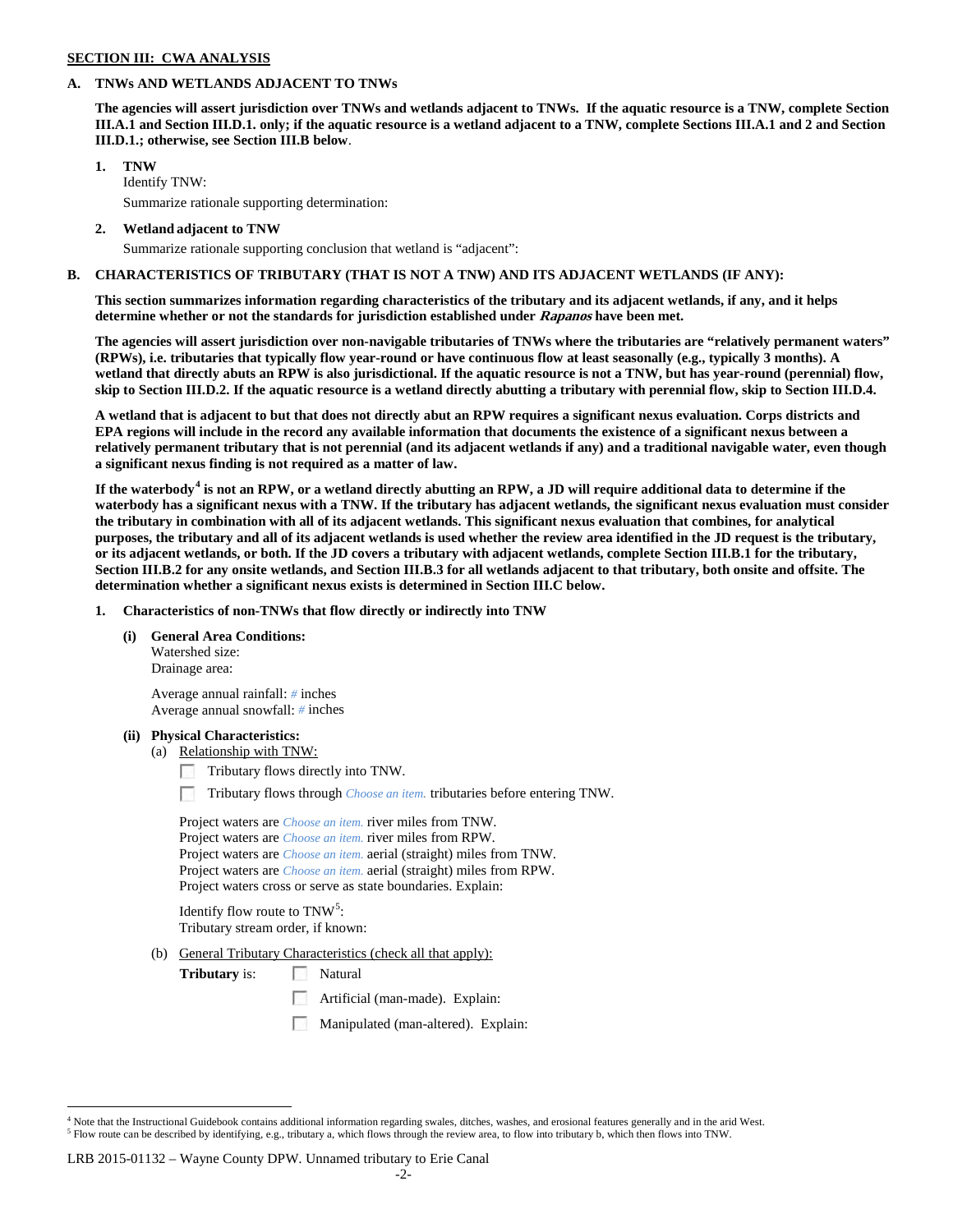| Tributary properties with respect to top of bank (estimate):<br>Average width: # feet<br>Average depth: # feet<br>Average side slopes:                                                                                                                                                                                                                                                                                                |                                                                                                                                                                                                                         |
|---------------------------------------------------------------------------------------------------------------------------------------------------------------------------------------------------------------------------------------------------------------------------------------------------------------------------------------------------------------------------------------------------------------------------------------|-------------------------------------------------------------------------------------------------------------------------------------------------------------------------------------------------------------------------|
| Primary tributary substrate composition (check all that apply):<br>Silts<br>Sands<br>Cobbles<br>Gravel<br>Bedrock<br><b>For</b><br>Vegetation. Type/% cover:<br>Other. Explain:                                                                                                                                                                                                                                                       | Concrete<br>Muck                                                                                                                                                                                                        |
| Tributary condition/stability [e.g., highly eroding, sloughing banks]. Explain:<br>Presence of run/riffle/pool complexes. Explain:<br>Tributary geometry:<br>Tributary gradient (approximate average slope): #%                                                                                                                                                                                                                       |                                                                                                                                                                                                                         |
| $(c)$ Flow:<br>Tributary provides for:<br>Estimate average number of flow events in review area/year:<br>Describe flow regime:<br>Other information on duration and volume:                                                                                                                                                                                                                                                           |                                                                                                                                                                                                                         |
| Surface flow is: <i>Choose an item.</i> Characteristics:                                                                                                                                                                                                                                                                                                                                                                              |                                                                                                                                                                                                                         |
| Subsurface flow: Choose an item. Explain findings:<br>Dye (or other) test performed:                                                                                                                                                                                                                                                                                                                                                  |                                                                                                                                                                                                                         |
| Tributary has (check all that apply):<br>Bed and banks<br>$\Box$ OHWM <sup>6</sup> (check all indicators that apply):<br>clear, natural line impressed on the bank $\Box$<br>changes in the character of soil<br>shelving<br><b>Barbara</b><br>vegetation matted down, bent, or absent<br>leaf litter disturbed or washed away<br>sediment deposition<br>water staining<br>other (list):<br>Discontinuous OHWM. <sup>7</sup> Explain: | the presence of litter and debris<br>destruction of terrestrial vegetation<br>the presence of wrack line<br>sediment sorting<br>scour<br>multiple observed or predicted flow events<br>abrupt change in plant community |
| If factors other than the OHWM were used to determine lateral extent of CWA jurisdiction (check all that apply):<br>High Tide Line indicated by:<br>oil or scum line along shore objects<br>fine shell or debris deposits (foreshore)<br>$\sim$<br>physical markings/characteristics<br><b>I</b><br>tidal gauges<br>other (list):                                                                                                     | Mean High Water Mark indicated by:<br>survey to available datum;<br>physical markings;<br>vegetation lines/changes in vegetation types.                                                                                 |
| (iii) Chemical Characteristics:                                                                                                                                                                                                                                                                                                                                                                                                       |                                                                                                                                                                                                                         |

Characterize tributary (e.g., water color is clear, discolored, oily film; water quality; general watershed characteristics, etc.). Explain:

Identify specific pollutants, if known:

<span id="page-2-1"></span><span id="page-2-0"></span> <sup>6</sup> <sup>6</sup>A natural or man-made discontinuity in the OHWM does not necessarily sever jurisdiction (e.g., where the stream temporarily flows underground, or where the OHWM has been removed by development or agricultural practices). Where there is a break in the OHWM that is unrelated to the waterbody's flow regime (e.g., flow over a rock outcrop or through a culvert), the agencies will look for indicators of flow above and below the break. 7 Ibid.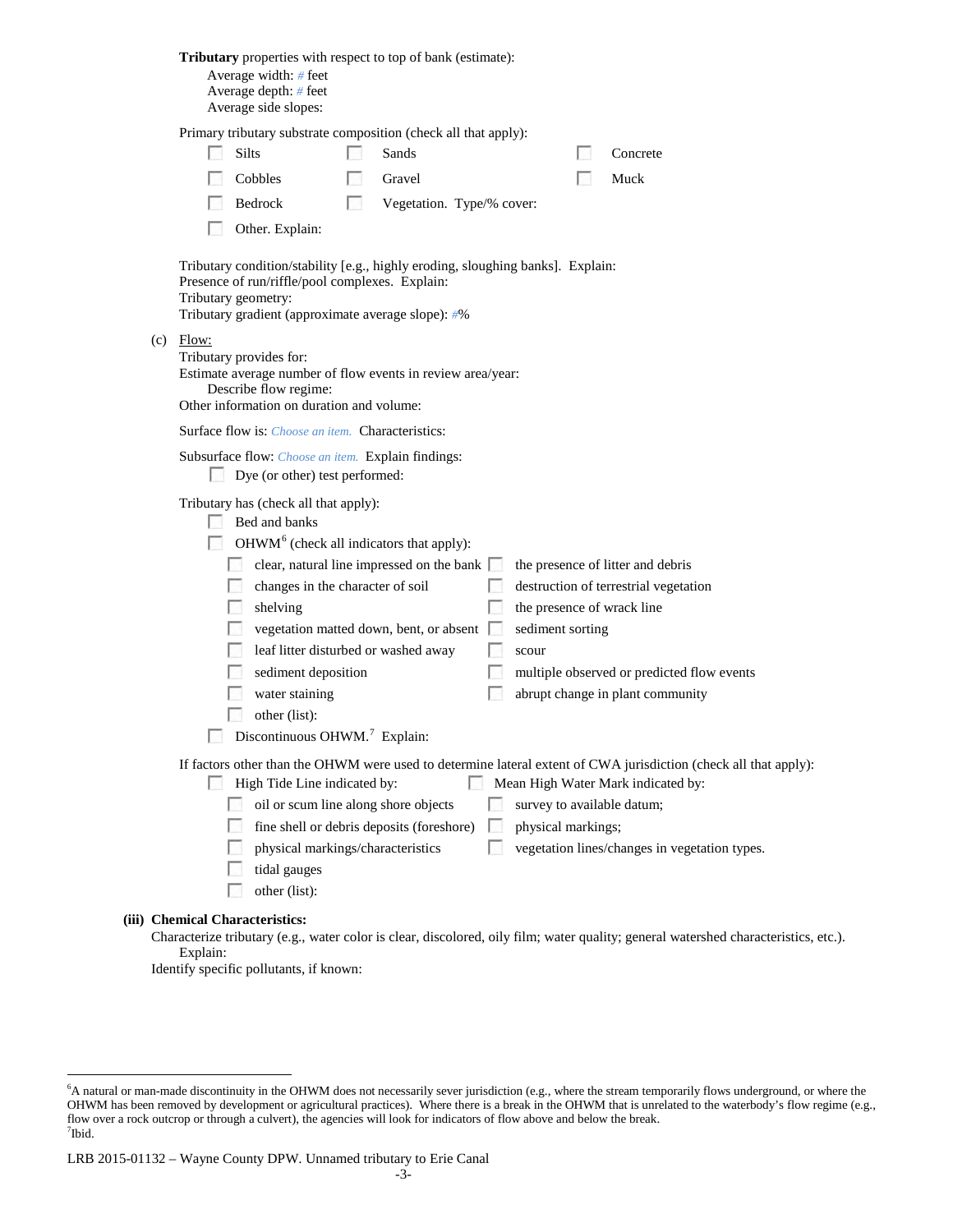### **(iv) Biological Characteristics. Channel supports (check all that apply):**

- Riparian corridor. Characteristics (type, average width):
- Wetland fringe. Characteristics:
- Habitat for:
	- Federally Listed species. Explain findings:
	- Fish/spawn areas. Explain findings:
	- $\mathcal{L}_{\mathrm{c}}$  ,  $\mathcal{L}_{\mathrm{c}}$ Other environmentally-sensitive species. Explain findings:
	- $\mathcal{L}_{\mathcal{A}}$ Aquatic/wildlife diversity. Explain findings:

### **2. Characteristics of wetlands adjacent to non-TNW that flow directly or indirectly into TNW**

## **(i) Physical Characteristics:**

- (a) General Wetland Characteristics: Properties: Wetland size: *#* acres Wetland type. Explain: Wetland quality. Explain: Project wetlands cross or serve as state boundaries. Explain:
- (b) General Flow Relationship with Non-TNW: Flow is: *Choose an item.* Explain:

Surface flow is: Characteristics:

Subsurface flow: *Choose an item.* Explain findings:

Dye (or other) test performed:

# (c) Wetland Adjacency Determination with Non-TNW:

- 7 Directly abutting
- **1999** Not directly abutting
	- Discrete wetland hydrologic connection. Explain:  $\sim$
	- $\overline{a}$ Ecological connection. Explain:
	- $\mathcal{L}_{\mathcal{D}}$ Separated by berm/barrier. Explain:
- (d) Proximity (Relationship) to TNW

Project wetlands are river miles from TNW. Project waters are aerial (straight) miles from TNW. Flow is from: Estimate approximate location of wetland as within the floodplain.

#### **(ii) Chemical Characteristics:**

Characterize wetland system (e.g., water color is clear, brown, oil film on surface; water quality; general watershed characteristics; etc.). Explain:

Identify specific pollutants, if known:

### **(iii) Biological Characteristics. Wetland supports (check all that apply):**

- Riparian buffer. Characteristics (type, average width):
- **Vegetation type/percent cover.** Explain:
- **Habitat for:** 
	- $\Box$  Federally Listed species. Explain findings:
	- Fish/spawn areas. Explain findings:
	- Other environmentally-sensitive species. Explain findings:
	- **Aquatic/wildlife diversity.** Explain findings:

## **3. Characteristics of all wetlands adjacent to the tributary (if any)**

All wetland(s) being considered in the cumulative analysis: Approximately (*#*) acres in total are being considered in the cumulative analysis.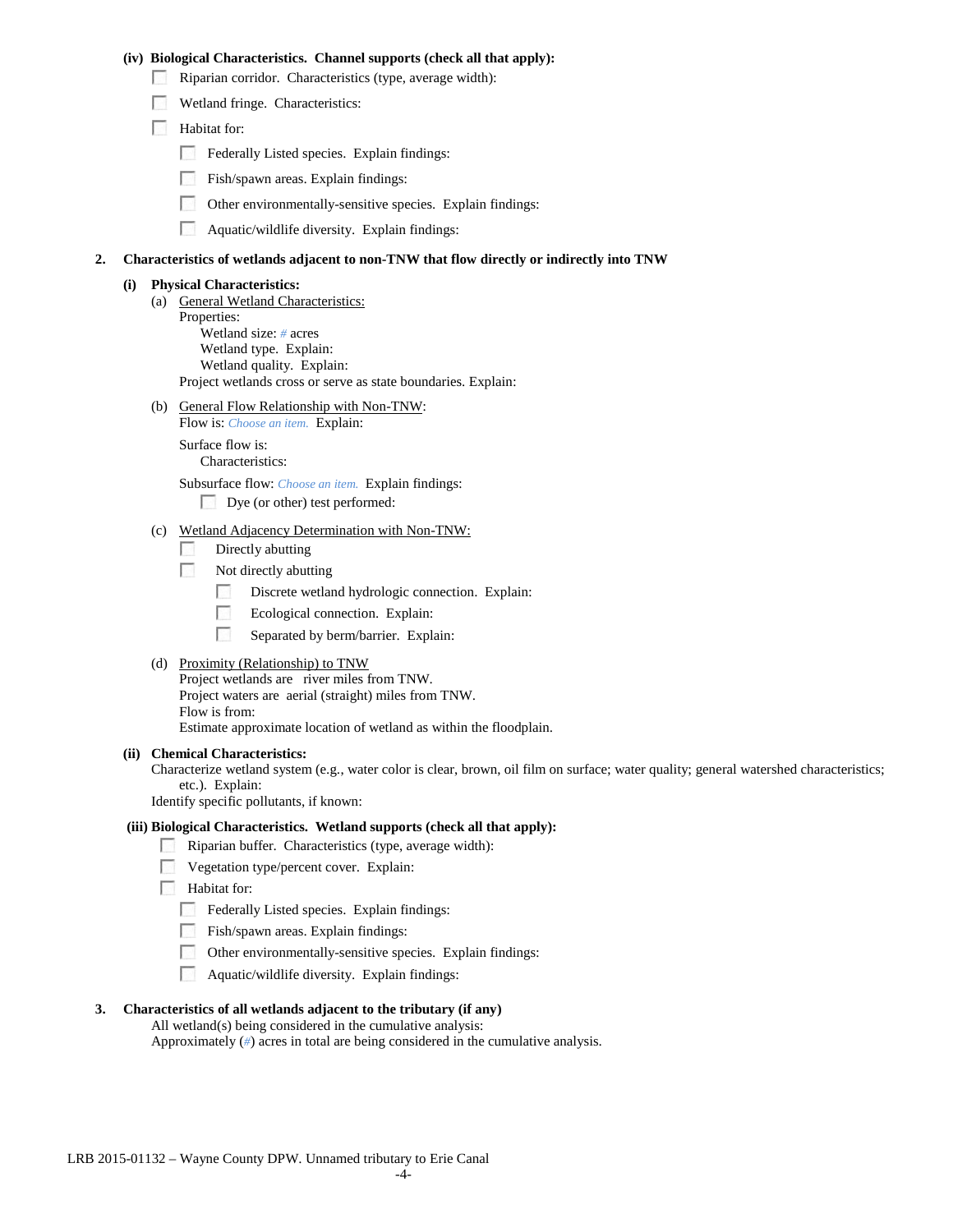For each wetland, specify the following:

| Directly abuts? $(Y/N)$ | Size (in acres) | Directly abuts? $(Y/N)$ | Size (in acres) |
|-------------------------|-----------------|-------------------------|-----------------|
|                         |                 |                         |                 |
| Y/N                     |                 | Y/N                     |                 |
| Y/N                     |                 | 77 N                    |                 |
| V/N <sub>L</sub>        |                 | 77N                     |                 |

Summarize overall biological, chemical and physical functions being performed:

## **C. SIGNIFICANT NEXUS DETERMINATION**

**A significant nexus analysis will assess the flow characteristics and functions of the tributary itself and the functions performed by any wetlands adjacent to the tributary to determine if they significantly affect the chemical, physical, and biological integrity of a TNW. For each of the following situations, a significant nexus exists if the tributary, in combination with all of its adjacent wetlands, has more than a speculative or insubstantial effect on the chemical, physical and/or biological integrity of a TNW. Considerations when evaluating significant nexus include, but are not limited to the volume, duration, and frequency of the flow of water in the tributary and its proximity to a TNW, and the functions performed by the tributary and all its adjacent wetlands. It is not appropriate to determine significant nexus based solely on any specific threshold of distance (e.g. between a tributary and its adjacent wetland or between a tributary and the TNW). Similarly, the fact an adjacent wetland lies within or outside of a floodplain is not solely determinative of significant nexus.** 

#### **Draw connections between the features documented and the effects on the TNW, as identified in the** *Rapanos* **Guidance and discussed in the Instructional Guidebook. Factors to consider include, for example:**

- Does the tributary, in combination with its adjacent wetlands (if any), have the capacity to carry pollutants or flood waters to TNWs, or to reduce the amount of pollutants or flood waters reaching a TNW?
- Does the tributary, in combination with its adjacent wetlands (if any), provide habitat and lifecycle support functions for fish and other species, such as feeding, nesting, spawning, or rearing young for species that are present in the TNW?
- Does the tributary, in combination with its adjacent wetlands (if any), have the capacity to transfer nutrients and organic carbon that support downstream foodwebs?
- Does the tributary, in combination with its adjacent wetlands (if any), have other relationships to the physical, chemical, or biological integrity of the TNW?

### *Note: the above list of considerations is not inclusive and other functions observed or known to occur should be documented below:*

- **1. Significant nexus findings for non-RPW that has no adjacent wetlands and flows directly or indirectly into TNWs.** Explain findings of presence or absence of significant nexus below, based on the tributary itself, then go to Section III.D:
- **2. Significant nexus findings for non-RPW and its adjacent wetlands, where the non-RPW flows directly or indirectly into TNWs.**  Explain findings of presence or absence of significant nexus below, based on the tributary in combination with all of its adjacent wetlands, then go to Section III.D:
- **3. Significant nexus findings for wetlands adjacent to an RPW but that do not directly abut the RPW.** Explain findings of presence or absence of significant nexus below, based on the tributary in combination with all of its adjacent wetlands, then go to Section III.D:

## **D. DETERMINATIONS OF JURISDICTIONAL FINDINGS. THE SUBJECT WATERS/WETLANDS ARE (CHECK ALL THAT APPLY):**

- **1. TNWs and Adjacent Wetlands.** Check all that apply and provide size estimates in review area:
	- TNWs: *#* linear feet *#* width (ft), Or, *#* acres.
	- **Wetlands adjacent to TNWs:** # acres.

### **2. RPWs that flow directly or indirectly into TNWs.**

- $\nabla$  Tributaries of TNWs where tributaries typically flow year-round are jurisdictional. Provide data and rationale indicating that tributary is perennial: The unnamed tributary to Erie Canal is depicted on the USGS NY Palmyra Quadrangle as a solid blue unnamed line. The tributary has well defined bed and banks and measures about 15 feet in width from bank to bank. A review of aerial photographs indicates that there is flowing water within the channel during the growing season.
- Tributaries of TNW where tributaries have continuous flow "seasonally" (e.g., typically three months each year) are jurisdictional. Data supporting this conclusion is provided at Section III.B. Provide rationale indicating that tributary flows seasonally:

Provide estimates for jurisdictional waters in the review area (check all that apply):

- $\triangledown$  Tributary waters: 150 linear feet 15 width (ft).
- Other non-wetland waters: *#* acres.

Identify type(s) of waters: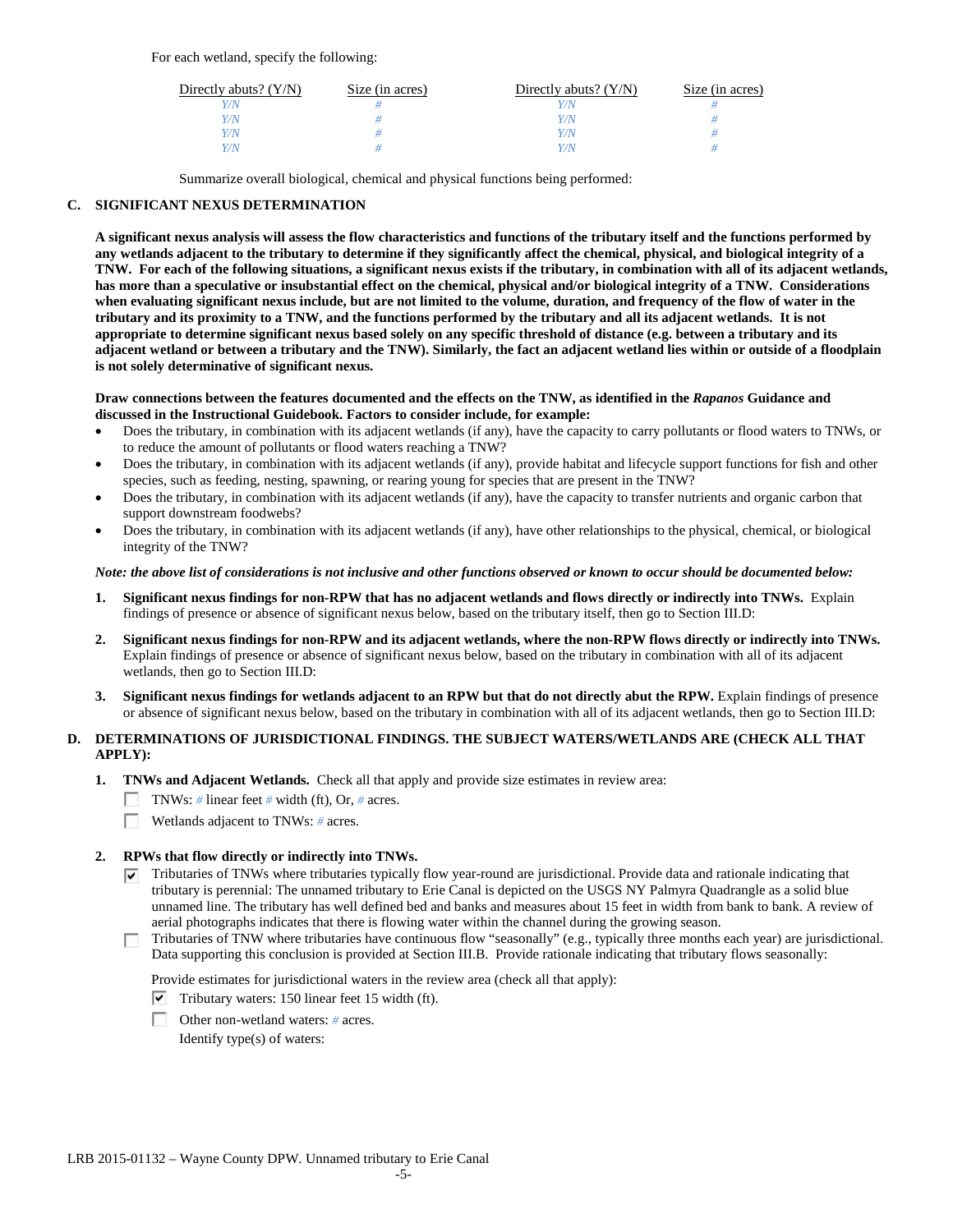## **3. Non-RPWs[8](#page-5-0) that flow directly or indirectly into TNWs.**

Waterbody that is not a TNW or an RPW, but flows directly or indirectly into a TNW, and it has a significant nexus with a  $\sim 10$ TNW is jurisdictional. Data supporting this conclusion is provided at Section III.C.

Provide estimates for jurisdictional waters within the review area (check all that apply):

- Tributary waters: *#* linear feet *#* width (ft).
- Other non-wetland waters: *#* acres.
	- Identify type(s) of waters:

## **4. Wetlands directly abutting an RPW that flow directly or indirectly into TNWs.**

- **Barbara** Wetlands directly abut RPW and thus are jurisdictional as adjacent wetlands.
	- Wetlands directly abutting an RPW where tributaries typically flow year-round. Provide data and rationale indicating that tributary is perennial in Section III.D.2, above. Provide rationale indicating that wetland is directly abutting an RPW:

Wetlands directly abutting an RPW where tributaries typically flow "seasonally." Provide data indicating that tributary is seasonal in Section III.B and rationale in Section III.D.2, above. Provide rationale indicating that wetland is directly abutting an RPW:

Provide acreage estimates for jurisdictional wetlands in the review area: *#* acres.

### **5. Wetlands adjacent to but not directly abutting an RPW that flow directly or indirectly into TNWs.**

Wetlands that do not directly abut an RPW, but when considered in combination with the tributary to which they are  $\sim$ adjacent and with similarly situated adjacent wetlands, have a significant nexus with a TNW are jurisidictional. Data supporting this conclusion is provided at Section III.C.

Provide acreage estimates for jurisdictional wetlands in the review area: *#* acres.

- **6. Wetlands adjacent to non-RPWs that flow directly or indirectly into TNWs.** 
	- Wetlands adjacent to such waters, and have when considered in combination with the tributary to which they are adjacent  $\sim$ and with similarly situated adjacent wetlands, have a significant nexus with a TNW are jurisdictional. Data supporting this conclusion is provided at Section III.C.

Provide estimates for jurisdictional wetlands in the review area: *#* acres.

## **7. Impoundments of jurisdictional waters. [9](#page-5-1)**

As a general rule, the impoundment of a jurisdictional tributary remains jurisdictional.

- Demonstrate that impoundment was created from "waters of the U.S.," or
- Demonstrate that water meets the criteria for one of the categories presented above (1-6), or
- Demonstrate that water is isolated with a nexus to commerce (see E below). <u>г.</u>

## **E. ISOLATED [INTERSTATE OR INTRA-STATE] WATERS, INCLUDING ISOLATED WETLANDS, THE USE, DEGRADATION OR DESTRUCTION OF WHICH COULD AFFECT INTERSTATE COMMERCE, INCLUDING ANY SUCH WATERS (CHECK ALL THAT APPLY):[10](#page-5-2)**

- which are or could be used by interstate or foreign travelers for recreational or other purposes.
- **1999** from which fish or shellfish are or could be taken and sold in interstate or foreign commerce.
- $\langle \cdot, \cdot \rangle$ which are or could be used for industrial purposes by industries in interstate commerce.
- **1999** Interstate isolated waters.Explain:
- 55 Other factors.Explain:

#### **Identify water body and summarize rationale supporting determination:**

Provide estimates for jurisdictional waters in the review area (check all that apply):

- Tributary waters: # linear feet # width (ft).
- Е Other non-wetland waters: *#* acres.

Identify type(s) of waters:

Wetlands: *#* acres.

 $\frac{1}{8}$ See Footnote # 3.

<span id="page-5-2"></span><span id="page-5-1"></span><span id="page-5-0"></span><sup>&</sup>lt;sup>9</sup> To complete the analysis refer to the key in Section III.D.6 of the Instructional Guidebook.

<sup>&</sup>lt;sup>10</sup> Prior to asserting or declining CWA jurisdiction based solely on this category, Corps Districts will elevate the action to Corps and EPA HQ for review consistent with the process described in the Corps/EPA *Memorandum Regarding CWA Act Jurisdiction Following Rapanos.*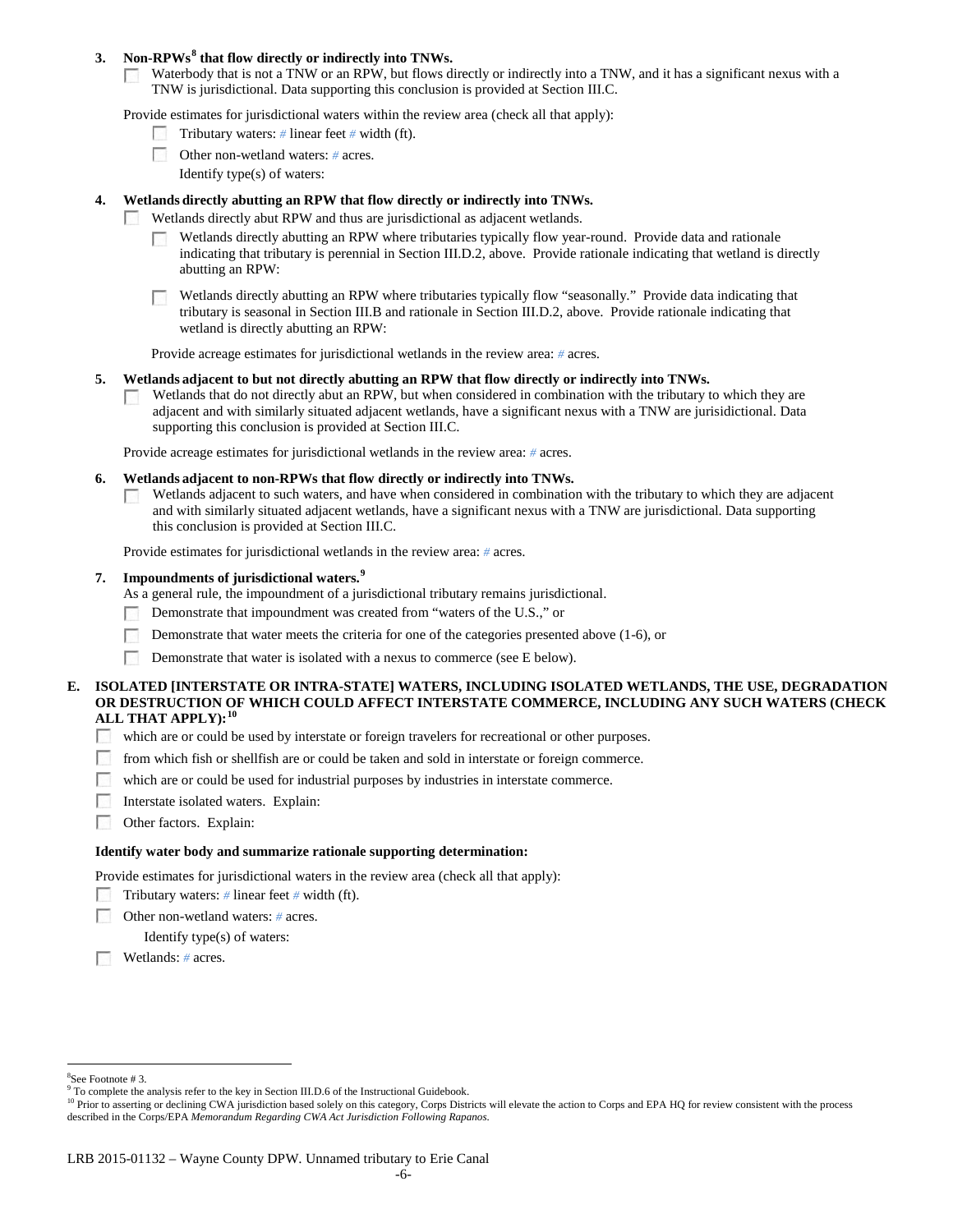| NON-JURISDICTIONAL WATERS, INCLUDING WETLANDS (CHECK ALL THAT APPLY):<br>F.                                                                                                                                |        |                                                                                                                                                                                                                                                                                                                           |  |  |
|------------------------------------------------------------------------------------------------------------------------------------------------------------------------------------------------------------|--------|---------------------------------------------------------------------------------------------------------------------------------------------------------------------------------------------------------------------------------------------------------------------------------------------------------------------------|--|--|
|                                                                                                                                                                                                            |        | If potential wetlands were assessed within the review area, these areas did not meet the criteria in the 1987 Corps of Engineers<br>Wetland Delineation Manual and/or appropriate Regional Supplements.                                                                                                                   |  |  |
|                                                                                                                                                                                                            | $\sim$ | Review area included isolated waters with no substantial nexus to interstate (or foreign) commerce.<br>Prior to the Jan 2001 Supreme Court decision in "SWANCC," the review area would have been regulated based solely on the<br>"Migratory Bird Rule" (MBR).                                                            |  |  |
|                                                                                                                                                                                                            | H      | Waters do not meet the "Significant Nexus" standard, where such a finding is required for jurisdiction. Explain:                                                                                                                                                                                                          |  |  |
|                                                                                                                                                                                                            | п      | Other: (explain, if not covered above):                                                                                                                                                                                                                                                                                   |  |  |
|                                                                                                                                                                                                            |        | Provide acreage estimates for non-jurisdictional waters in the review area, where the sole potential basis of jurisdiction is the MBR factors<br>(i.e., presence of migratory birds, presence of endangered species, use of water for irrigated agriculture), using best professional judgment<br>(check all that apply): |  |  |
|                                                                                                                                                                                                            |        | Non-wetland waters (i.e., rivers, streams): # linear feet # width (ft).                                                                                                                                                                                                                                                   |  |  |
|                                                                                                                                                                                                            |        | Lakes/ponds: $# \, \text{acres.}$                                                                                                                                                                                                                                                                                         |  |  |
|                                                                                                                                                                                                            |        | Other non-wetland waters: $#$ acres. List type of aquatic resource:                                                                                                                                                                                                                                                       |  |  |
|                                                                                                                                                                                                            |        | Wetlands: $#$ acres.                                                                                                                                                                                                                                                                                                      |  |  |
| Provide acreage estimates for non-jurisdictional waters in the review area that do not meet the "Significant Nexus" standard, where such a<br>finding is required for jurisdiction (check all that apply): |        |                                                                                                                                                                                                                                                                                                                           |  |  |
|                                                                                                                                                                                                            |        | Non-wetland waters (i.e., rivers, streams): # linear feet # width (ft).                                                                                                                                                                                                                                                   |  |  |
|                                                                                                                                                                                                            |        | Lakes/ponds: $# \, \text{acres.}$                                                                                                                                                                                                                                                                                         |  |  |
|                                                                                                                                                                                                            |        | Other non-wetland waters: $#$ acres. List type of aquatic resource:                                                                                                                                                                                                                                                       |  |  |
|                                                                                                                                                                                                            |        | Wetlands: $#$ acres.                                                                                                                                                                                                                                                                                                      |  |  |
|                                                                                                                                                                                                            |        | <b>SECTION IV: DATA SOURCES.</b>                                                                                                                                                                                                                                                                                          |  |  |
|                                                                                                                                                                                                            | է      | A. SUPPORTING DATA. Data reviewed for JD (check all that apply - checked items shall be included in case file and, where checked and<br>requested, appropriately reference sources below):<br>Maps, plans, plots or plat submitted by or on behalf of the applicant/consultant: Wayne County DPW (October 2015)           |  |  |
|                                                                                                                                                                                                            |        | Data sheets prepared/submitted by or on behalf of the applicant/consultant.                                                                                                                                                                                                                                               |  |  |
|                                                                                                                                                                                                            |        | Office concurs with data sheets/delineation report.                                                                                                                                                                                                                                                                       |  |  |
|                                                                                                                                                                                                            |        | Office does not concur with data sheets/delineation report.                                                                                                                                                                                                                                                               |  |  |
|                                                                                                                                                                                                            |        | Data sheets prepared by the Corps:                                                                                                                                                                                                                                                                                        |  |  |
|                                                                                                                                                                                                            |        | Corps navigable waters' study:                                                                                                                                                                                                                                                                                            |  |  |
|                                                                                                                                                                                                            | է      | U.S. Geological Survey Hydrologic Atlas:                                                                                                                                                                                                                                                                                  |  |  |
|                                                                                                                                                                                                            |        | USGS NHD data.                                                                                                                                                                                                                                                                                                            |  |  |
|                                                                                                                                                                                                            |        | $\triangledown$ USGS 8 and 12 digit HUC maps.                                                                                                                                                                                                                                                                             |  |  |
|                                                                                                                                                                                                            | ∣V     | U.S. Geological Survey map(s). Cite scale & quad name: 7.5 Minute USGS NY Palmyra Quadrangle                                                                                                                                                                                                                              |  |  |
|                                                                                                                                                                                                            | ⊽      | USDA Natural Resources Conservation Service Soil Survey. Citation: http://websoilsurvey.nrcs.usda.gov/app/                                                                                                                                                                                                                |  |  |
|                                                                                                                                                                                                            | ▽      | National wetlands inventory map(s). Cite name: http://www.fws.gov/wetlands/Data/Mapper.html                                                                                                                                                                                                                               |  |  |
|                                                                                                                                                                                                            | ∣V     | State/Local wetland inventory map(s): http://www.dec.ny.gov/animals/38801.html                                                                                                                                                                                                                                            |  |  |
|                                                                                                                                                                                                            |        | FEMA/FIRM maps:                                                                                                                                                                                                                                                                                                           |  |  |
|                                                                                                                                                                                                            |        | 100-year Floodplain Elevation is: (National Geodectic Vertical Datum of 1929)                                                                                                                                                                                                                                             |  |  |
|                                                                                                                                                                                                            | ⊽      | Photographs: $\overline{\blacktriangledown}$ Aerial (Name & Date): Bing Maps Oblique Aerial Imagery (date unknown                                                                                                                                                                                                         |  |  |
|                                                                                                                                                                                                            |        | Other (Name & Date): Ground-level photographs (October 2015)<br>or $\overline{\mathbf{v}}$<br>Previous determination(s). File no. and date of response letter:                                                                                                                                                            |  |  |
|                                                                                                                                                                                                            |        | Applicable/supporting case law:                                                                                                                                                                                                                                                                                           |  |  |
|                                                                                                                                                                                                            |        | Applicable/supporting scientific literature:                                                                                                                                                                                                                                                                              |  |  |
|                                                                                                                                                                                                            |        | Other information (please specify):                                                                                                                                                                                                                                                                                       |  |  |
|                                                                                                                                                                                                            |        |                                                                                                                                                                                                                                                                                                                           |  |  |

## **B. ADDITIONAL COMMENTS TO SUPPORT JD:**